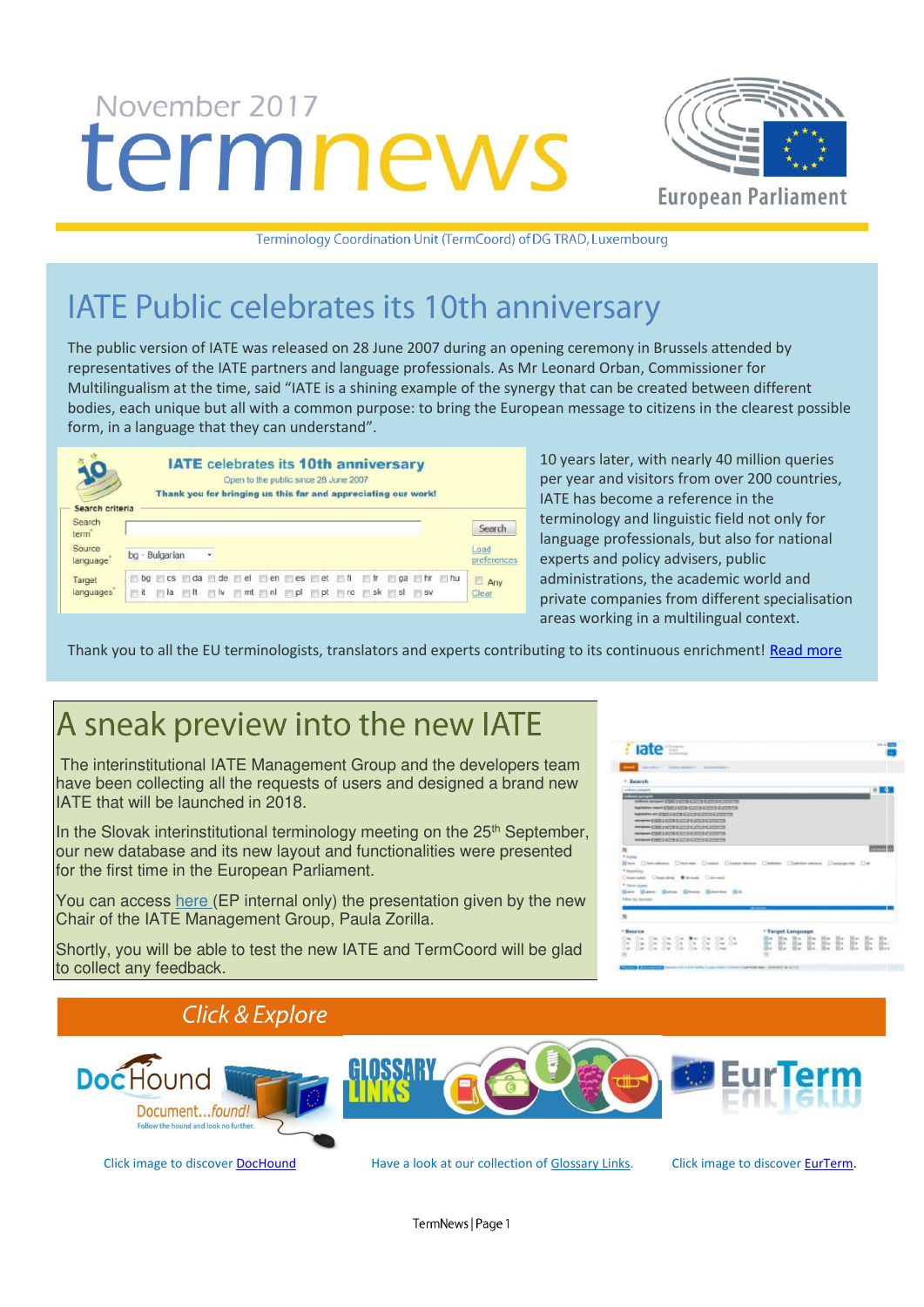#### [Rotating terminologists](http://tradportal.ep.parl.union.eu/terminology/call-for-rotating-terminologist-for-2017/)

We attach great importance to keeping in contact with all the translation units and adapting our services to their needs. One of the ways in which we do this is by means of the **rotating terminologist** position. Translators can volunteer to be seconded for three months to TermCoord. The position is currently taken by **Margarita Megally** from the MT Unit. The two next ones will be **Carmen Torregrosa Povo** (ES) and **Stine Kyung Jensen** (DA).

As an extension of this, we have created an informal advisory group that we call **RotaTerm**. We meet them once every two months over lunch to discuss important current issues and to ask for their advice on the main decisions concerning the improvement of our services for the translation units.

# **TermFolders**

We have prepared TermFolders for the following procedures and projects (non-EP users clic[k here\)](http://termcoord.eu/iate/termfolders/):

- **[Data Protection](http://tradportal.ep.parl.union.eu/terminology/?p=10910)**
- **[Gender Related Terminology](http://tradportal.ep.parl.union.eu/terminology/plato-termfolders/gender-sensitive-terminology/)**
- **[Robotics](http://tradportal.ep.parl.union.eu/terminology/plato-termfolders/robotics-20152103inl/)**
- **[PANA Committee of Inquiry](http://tradportal.ep.parl.union.eu/terminology/plato-termfolders/pana-committee-of-inquiry-20172013ini/)**
- **[Cybersecurity](http://tradportal.ep.parl.union.eu/terminology/plato-termfolders/cybersecurity/)**
- **[EFSI II](http://tradportal.ep.parl.union.eu/terminology/plato-termfolders/european-fund-for-strategic-investments-20150009-cod/)**
- **[Migration](http://tradportal.ep.parl.union.eu/terminology/?p=10065)**
- **[Five key communication projects](http://tradportal.ep.parl.union.eu/terminology/?p=10084)**

## **Ideas for the wikis**

You may have noticed that alongside the links to the language community wikis, there is a new link at the very end labelled "**LL**". No, it is not a Latin language community wiki, but a generic language wiki which we call "The Marketplace of Ideas", and it has nothing to do with John Stuart Mill's political theory!

This section provides information and answers to basic questions about the Confluence platform and the wikis. It also provides examples or models of forums, discussions, meetings and other functionalities in EurTerm. There are explanations to help users understand what each model entails. These models are intended to inspire both users and wiki managers to apply them to their own language community wikis.

The Marketplace of Ideas is also intended to be a place where wiki managers can share their own original ideas and best practice when they apply it to their own language community wiki.

The "Studio user group" of the EP approved TermCoord's request to connect the CAT tool with the respective language wiki. The new wiki team is composed of Agnès Aliu Marin (FR), Stine Kyung Jensen (DA), Kazimieras Mikucionis (LT) and Horatiu Lucian Nickel (RO), which will be together with Theodora Dourda (TermCoord) the contact point for any technical question in relation with the wikis. For this a functional mailbox has also been created: dgtrad.termwiki@europarl.europa.eu.

#### **Terminology Network and** Workshop: My Language Wiki

The Terminology Coordination Unit dedicated its last meeting with the terminologists to the EurTerm wikis which it is coordinating. In the morning session, the Head of the Croatian Unit described the way their language community cooperates on the interinstitutional level and with their national experts using the EurTerm wiki, and pointed out the importance of such an online platform for the quality of translation and of the terms inserted into IATE. Then, wiki managers and terminologists from five language units (HR, DE, LT, FR, DA) presented their wikis and their approach adapted to the needs of their language community. James Borg, the coordinator of the EurTerm wikis closed the session with a presentation of the "[market place](https://webgate.ec.europa.eu/fpfis/wikis/display/HUTERM/LL_Term_Home)" created by TermCoord and accessible on EurTerm, from where all wikis can adopt features, plugins or practices that have been successfully used for other languages.

In the afternoon, the wiki managers attended a handson workshop where, under the guidance of **James Borg**, they could customise their wikis and improve the initial template and structure in order to facilitate further discussions with the colleagues from the other Institutions members of the IATE Management Group.

#### Good luck, James!

James Borg is leaving TermCoord to start a new professional adventure in DAS. We have spent 8 wonderful years together, his creativeness and good spirit will be very much missed. He was our IT coordinator and in charge of the language wikis on EurTerm.

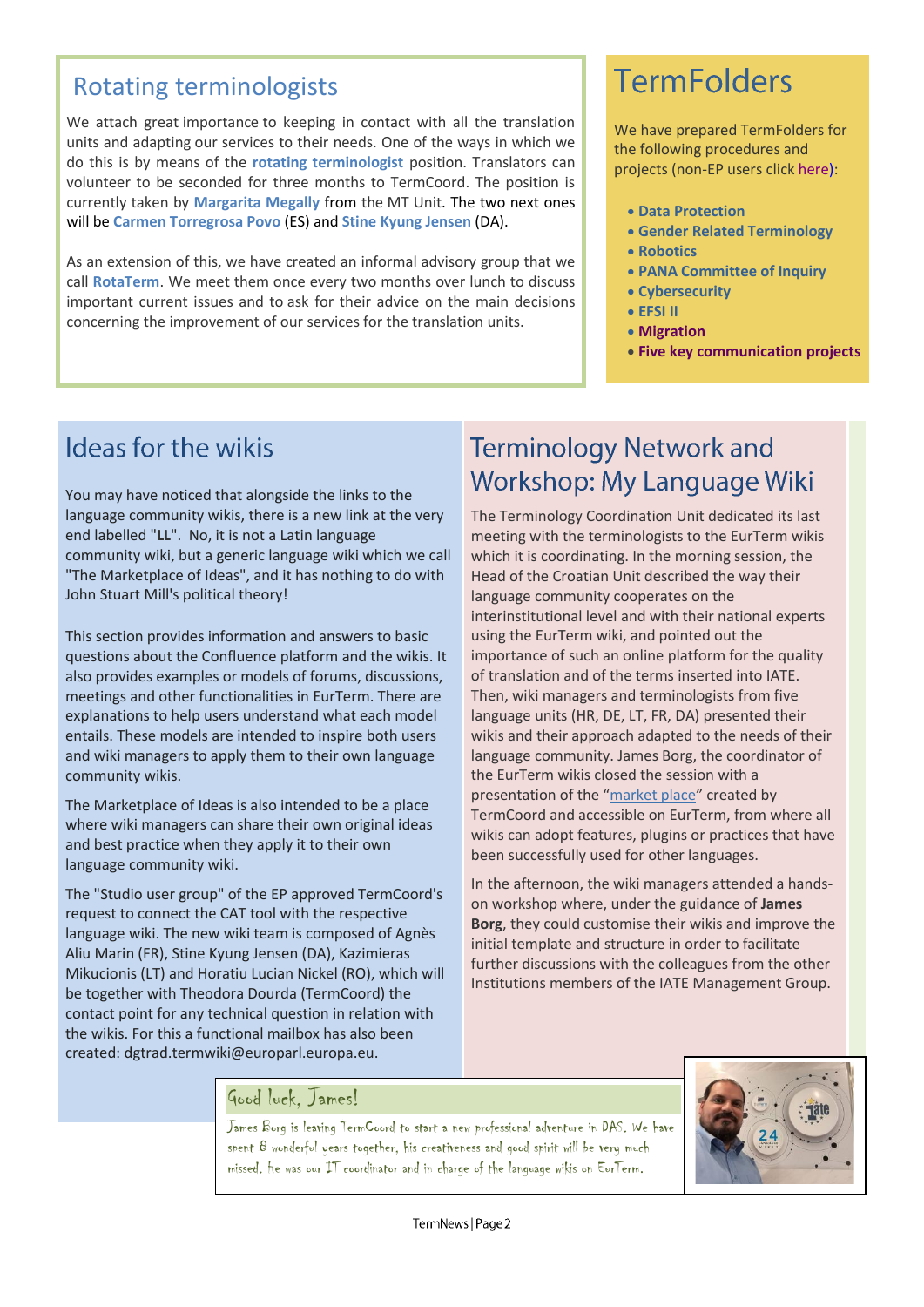#### Training

#### **Basic and advanced IATE**

TermCoord organised this year's last **IATE training** courses in November: the **basic** training on **21-22 November**, and the **advanced** training on **28-29 November**.

The **basic** training is intended for recently recruited translators, as well as any other colleagues who would like to know more or refresh their knowledge about IATE and other terminology-related tools and resources, and about terminology theory and practice.

The **advanced** training is mainly targeted at terminologists and those translators who would join their unit's terminology group. But any colleagues are welcome who would like to broaden their knowledge about terminology and to learn to use the advanced features of IATE.

## **O3 IATE statistics**

The recently published central IATE statistics of the third quarter show that the July-September period has been the busiest so far this year regarding IATE work, both for TermCoord and for the language units. EP users performed altogether around **25,600 movements** – updates, new data, deletions – compared to some 22,000 during the  $2^{nd}$ quarter. The validation rate was higher too, with approximately 7,200 terms and definitions, compared 4,700 of the previous quarter.

The terminologists worked on various termjobs during these three months: data protection, parts of EU legal acts, document types of EPRS, social affairs terms, EU-ASEAN cooperation, Five key communication projects, follow-up of previous TermFolders, TermSafe list, as well as on the supervision of trainees' terminology projects.

EP translators kept on downloadin[g document-specific termbases](http://tradportal.ep.parl.union.eu/terminology/terminology-in-studio/how-to-use-termbases-in-studio/) from IATE and using them for their translations within Studio. During the third quarter almost 500 termbases were retrieved.

For more details, visit th[e IATE Statistics section](https://webgate.ec.europa.eu/fpfis/wikis/display/iatetp/IATE+statistics) of the EurTerm portal (access with EU login).

#### Integrating IATE in software solutions

Since the European institutions decided to make the terminology of the EU database **IATE** free and available for any use, a lot of organisations, institutions, and universities, together with private companies, provide terminology files extracted from IATE in **TBX format**. This has proven to be a very useful feature since it allows them to select and download a terminology file from a specific domain in their language pair and to upload it to the **CAT tool** they are using to translate, integrating such terminology into their working environment without having to check manually for each term.

The biggest advantages of such terminological data are its **multilingual nature**, since IATE covers the 24 official languages of the European Union (i.e. 552 language combinations) together with its **reliability**.

The providers of IATE-based data belong to several fields of language-related activities, and can be found in several countries and through several websites. Some examples are **SanTrans, CETRA, multifarious, TM-Town, TECH 4 FREELANCERS**, the **Finnish Terminology Organisation TSK**, **CETRABLOG, MateCat** from Italy or **Translatum** from Greece.

If you wish to benefit from this feature, the IATE partners provide in the IATE Public website an easy and free tool (**[IATExtract](http://iate.europa.eu/tbxPageDownload.do)**) to extract targeted sets of terminology data from the 8.5 million terms available in IATE.

#### IATE 2 milestone 1 being achieved

The development of IATE 2 moves forward and milestone 1 - which contains key features like data entry, search, documentation, and basic statistics - is being completed. IATE users in all EU institutions have access to the official testing environment, enabling them to provide feedback on all the features developed so far.

Very soon you will be able to discover for yourself the latest developments, including *autosuggest*, *enriched results page*, *filtering by term type*, *Eurovoc domain selection*, *dragging and dropping* term levels into the desired displayed order, and many more. You will find more detailed information in the [IATE 2 Task Force](https://webgate.ec.europa.eu/fpfis/wikis/display/iatetp/IATE+2+Task+Force) section in EurTerm.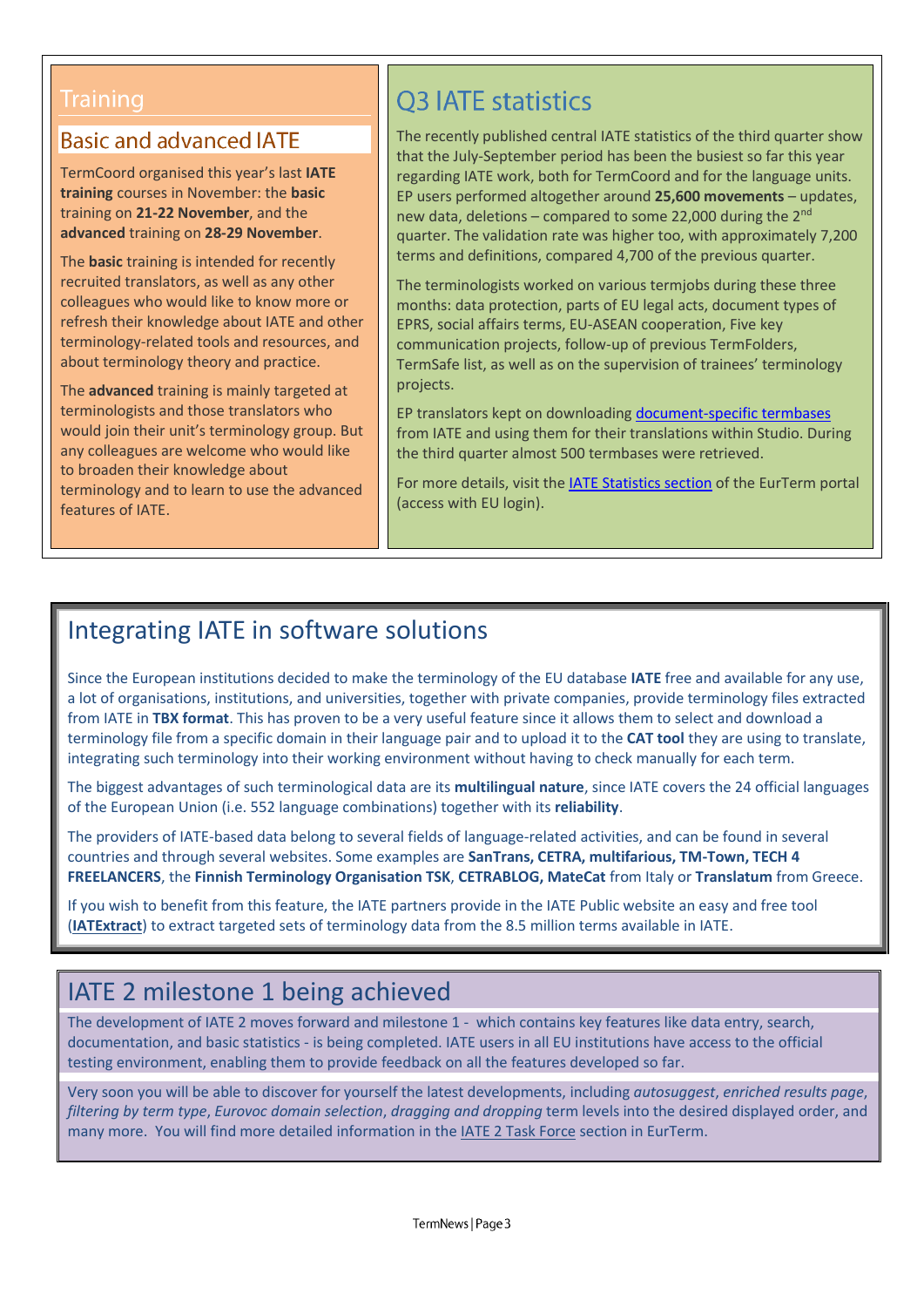#### New guidelines for terminology management

The Terminology Coordination Unit presented to all the Heads of the Translation Units the recent developments in terminology and the new services provided to translators (see [presentation](http://tradportal.ep.parl.union.eu/terminology/files/2017/05/Pres_DirB_HoU_Meeting_2017_final.pdf) - EP only).

At this Management Meeting of the Directorate for Translation the guidelines for the fine tuning of terminology work and for the implementation of the Terminology Framework were adopted.

The establishment of the Guidelines for Terminology Management (EP only) as the desired outcome of longlasting and continuous efforts made together by TermCoord and the terminologists of all language units (more than 110). It started with the collection of best practices based on questions like accounting for and distribution of work, the use of EurTerm and the language wikis, training, etc., followed by a workshop with our "Terminology Network" that led to the drafting of a very concise list of concrete implementation measures for the Terminology Framework.

The approval of these guidelines by all the Heads of the Translation Units, who will apply its principles according to their internal organization and priorities, will permit a more harmonised management of terminology in the European Parliament, which will also ease and improve interinstitutional collaboration on language level through the language wikis.

#### New FU Glossaries available!

The Commission has informed us about the release of new EU Glossaries and the update of some existing EU Glossaries. You can access all these glossaries on EurTerm in our One-Stop-Shop under **[EU Glossaries](https://webgate.ec.europa.eu/fpfis/wikis/display/iatetp/EU+Glossaries)** where you can search for specialised glossaries from different EU institutions all gathered in one single place.

A total of 263 specialised glossaries on topics ranging from the automotive industry to trade unions, nanotechnology or fisheries are available there. The new additions to the EU Glossaries are:

- **[Digital Single Market: Glossary](https://ec.europa.eu/digital-single-market/en/glossary)**
- **[EU-US Glossary of Terms for the collaboration on](https://ec.europa.eu/digital-single-market/en/news/march-2012-release-eu-us-glossary-terms-collaboration-cooperative-systems-c2x-communication)  [cooperative systems \(C2X communication\)](https://ec.europa.eu/digital-single-market/en/news/march-2012-release-eu-us-glossary-terms-collaboration-cooperative-systems-c2x-communication)**
- **[Handbook for EU Election Observation](http://eeas.europa.eu/archives/docs/eueom/pdf/handbook-eueom-en-2nd-edition_en.pdf)**
- **[Europe and the Forest Glossary](http://www.europarl.europa.eu/workingpapers/forest/gloss_en.htm)**
- **[Annual Safety Review 2012](https://bookshop.europa.eu/en/easa-annual-safety-review-2012-pbTOAA13001/)**
- **[Bank lending survey for the euro area](https://bookshop.europa.eu/en/bank-lending-survey-for-the-euro-area-pbQB0416561/?CatalogCategoryID=SIIKABst.SEAAAEjGJEY4e5L)**
- **[Gender Equality Glossary and Thesaurus](http://eige.europa.eu/rdc/thesaurus)**
- **[E-platform for Neighbourhood: Glossary](https://ids.euforneighbourhood.eu/glossary/)**

The EU Glossaries search tool is based to a great extent on the list of **[Glossaries available on Europa](https://ec.europa.eu/info/files/english-resources-eu-glossaries-available-eus-website_en)** which is compiled and maintained by the English Language Department of DGT (European Commission).

## Why is Terminology your passion?

#### The third booklet is out!

The booklet is a collection of twenty interviews with prominent terminologists from all over the world. It attempts to provide a broad yet detailed description from great terminologists such as Prof. Hendrik J. Kockaert, Folkert Zijlstra, Cristina Valentini or Louis-Jean Rousseau about their work, their projects, and their opinions on interesting terminology-related issues.

All three booklets in the series are available [here.](http://termcoord.eu/termania/why-is-terminology-your-passion/)



Directorate General for Translation<br>Terminology Coordination

You can check all our **IATE Terms of the Week** and contribute to IATE yourself!